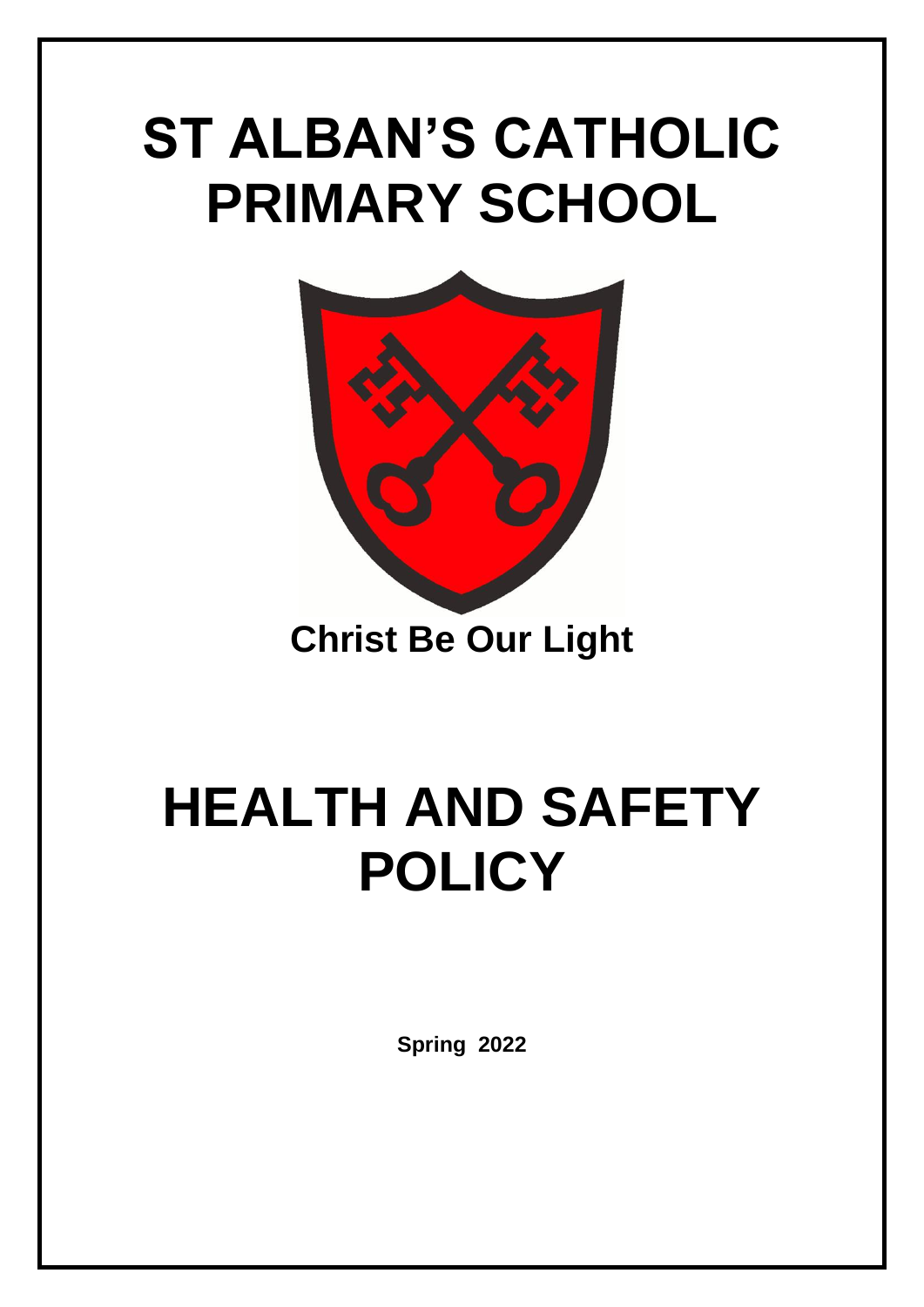## **STATEMENT OF POLICY**

We, the Governors of St. Alban's Catholic Primary School, recognise and accept our responsibilities for the establishment and maintenance of a Health and Safety Management System as outlined in the LA's Health and Safety Management Manual.

We shall ensure, so far as reasonably practical, the safety and welfare of our staff, pupils and any visitors to our premises, and will adopt and incorporate the Health and Safety policies and procedures of the County Council and of the LA. To this end, we have prepared this written policy statement which sets out both Health and Safety rules and procedures applicable to everyone in the school, which are necessary if we are to discharge our responsibilities.

Responsibility for the day-to-day implementation and monitoring of this Health and Safety Policy rests with the Headteacher, who will in collaboration with the staff and the recognised appointed safety representatives, ensure compliance. The Governors will, quided by advice from the School's Health and Safety Group, update and revise the Policy as is considered necessary.

| Signed: | <b>Chair of Governors</b>         |
|---------|-----------------------------------|
| Signed: | Headteacher                       |
| Signed: | <b>Health and Safety Governor</b> |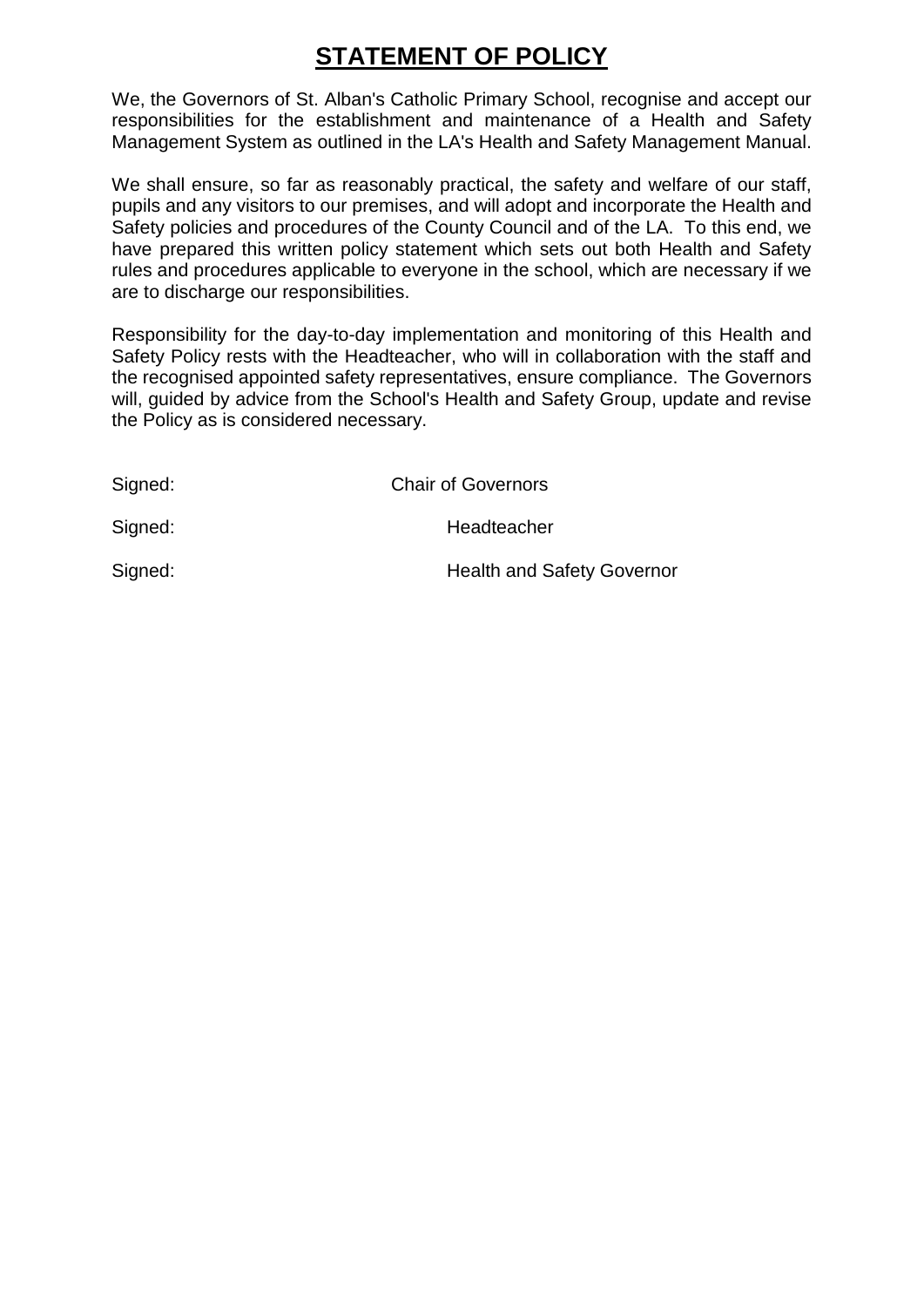### **HEALTH AND SAFETY POLICY**

#### **A. Our Philosophy**

To produce a safe, clean and well-maintained environment which contributes to the happiness and security of all at St. Alban's.

#### **B. Aims and Procedures**

Health and Safety is one of the most important issues at St. Alban's School. Ultimate responsibility for Health and Safety rests with the Governing Body. However, everyone using the site must accept responsibility for ensuring a safe and pleasant environment.

All members of staff, teaching and non-teaching will:

- Familiarise themselves with and implement the School's Health and Safety procedures.
- Promote in all pupils an awareness of Health and Safety issues.
- Bring to the attention of the Health and Safety Group those issues which cause concern, via the Headteacher.

#### **C. The Health and Safety Working Group**

1. The Health and Safety Group is a sub group of the Resources Committee.

The membership of site inspection teams will consist of at least 2 of the following and report back to the Resources Committee:

- **•** Headteacher
- Health and Safety Governor
- Parent Governor
- Site Manager
- Administrative Staff Member
- Pupil

.

2. The Health and Safety Group will:

- Respond effectively to Health and Safety concerns within a reasonable timescale.
- Provide a focus for staff concern
- Liaise with the Governing Body.
- Carry out regular inspections.
- Review the policy and report to the Governing Body.
- Carry out fire drills once each term.
- Develop, maintain and keep under review Risk Assessments.
- Inform Governors at full Governors' meetings.
- Liaise with appropriate external support agencies.
- Keep staff, pupils and parents informed of Health and Safety issues and changes in legislation.

#### **D. Implementation**

Curriculum Pupils will be educated about the need to support the Health and Safety Policy through the curriculum and assemblies.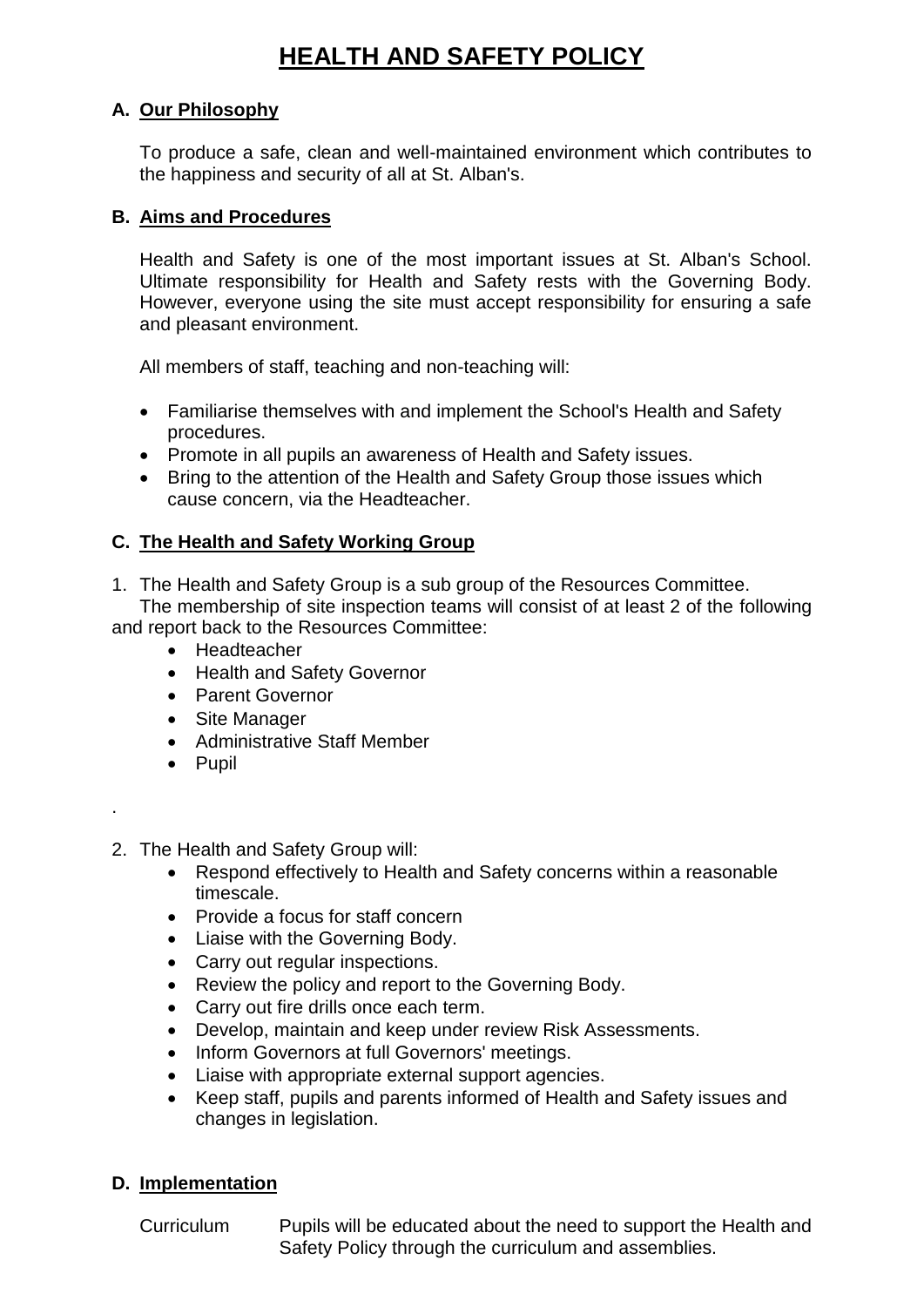Pastoral Care All members of staff have a responsibility in the pastoral care and welfare of the children. However, members of staff on duty have a prominent role to play. Staff will be deployed to areas so as to maximise the safety of all social areas.

#### **E. Schedule for Risk Assessments**

A programme of Risk Assessments will be implemented:

- 1. Security of Building External Access
- 2. Dealing with Spillage of Body Fluids
- 3. External Site Playground Areas KS1/KS2 and wooded area

#### 4. Teaching Areas

- Reception
- Year One
- Year Two
- Year Three
- Year Four
- Year Five
- Year Six

#### 5. Toilet Areas

- Reception Toilets
- Year 1/2 Toilets
- KS2 Girls' Toilets
- KS2 Boys' Toilets
- Disabled toilets

#### 6. Communal Areas

- School Hall including PE Equipment
- Music room
- Main Entrance
- Multi Purpose room
- Multi media room

#### 7. Administration Area

- Head's Office
- School Office
- IT Technician's Office

#### 8. Storage Areas

- Middle Store
- Cupboards
- 9. Staff Areas
	- Cloakroom
	- Toilet Areas
- 10. Educational visits